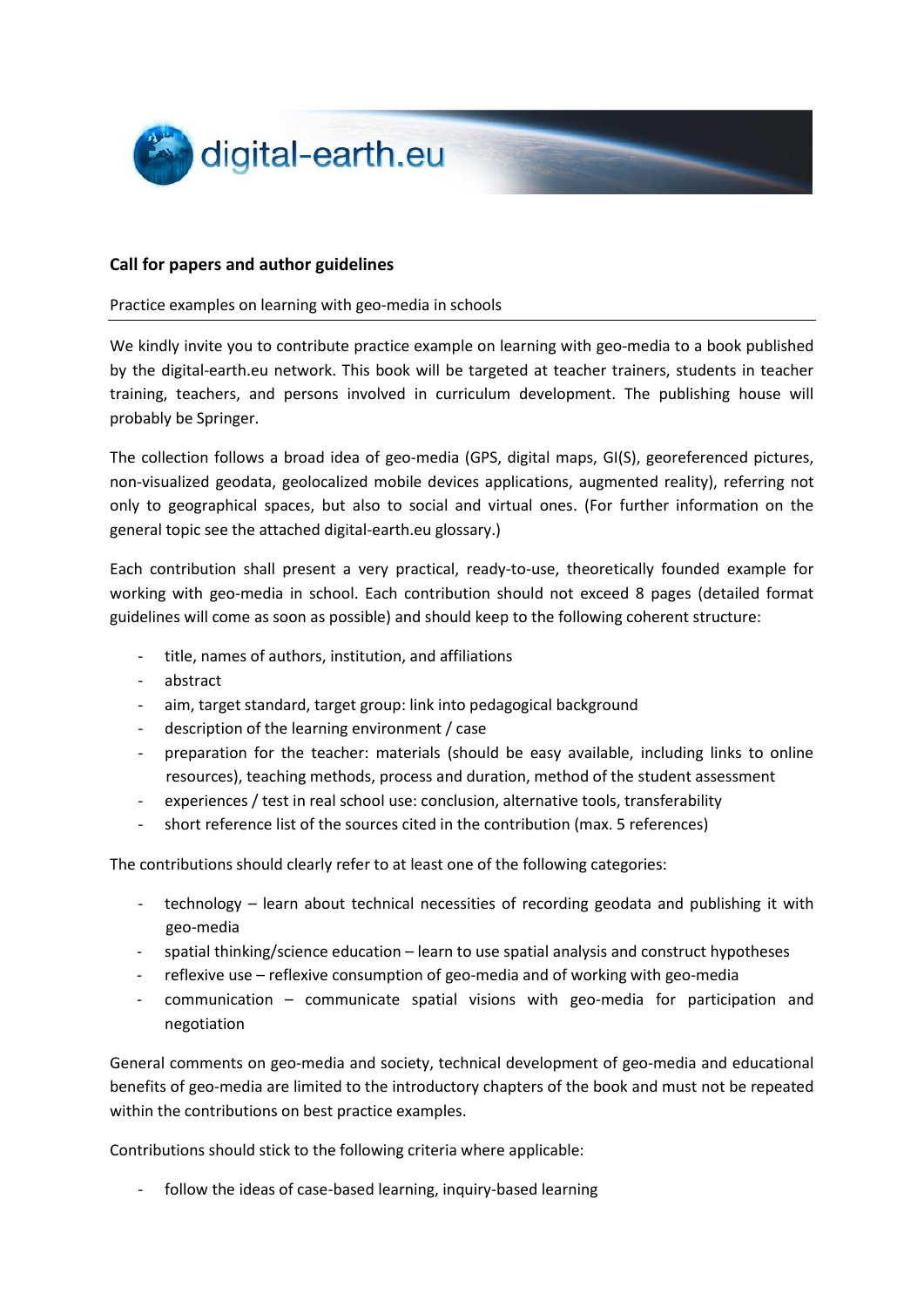- *-* idea should be innovative and original
- *-* must be in English language (including materials)
- *-* teaching examples may be as short as one lesson up to a whole project
- *-* need to include concepts of space and spatial representations, but may be cross-disciplinary
- *-* should be platform-independent, using free platforms as example, focusing rather on concepts of learning with geo-media than on how to use a certain software
- *-* technology should be user friendly and easy to use
- *-* there is a clear added value of the usage of geo-media ("minds on instead if hands on")
- *-* need to be linked to pedagogy, to learning of complexity, and to constructivist approaches to learning, and may further collaborative, social, and game based learning
- *-* are transferable to various contexts and levels of complexity

**Deadlines:** Contributions have to be handed in not later than the **October 8t<sup>h</sup> 2012**.

There will be an internal review (Oct. 2012) by members of the digital-earth.eu network, with request for final versions in **January 2013**.

We are looking forward for your contribution!

For further information and in case of questions please email to: [thomas.jekel@sbg.ac.at](mailto:thomas.jekel@sbg.ac.at)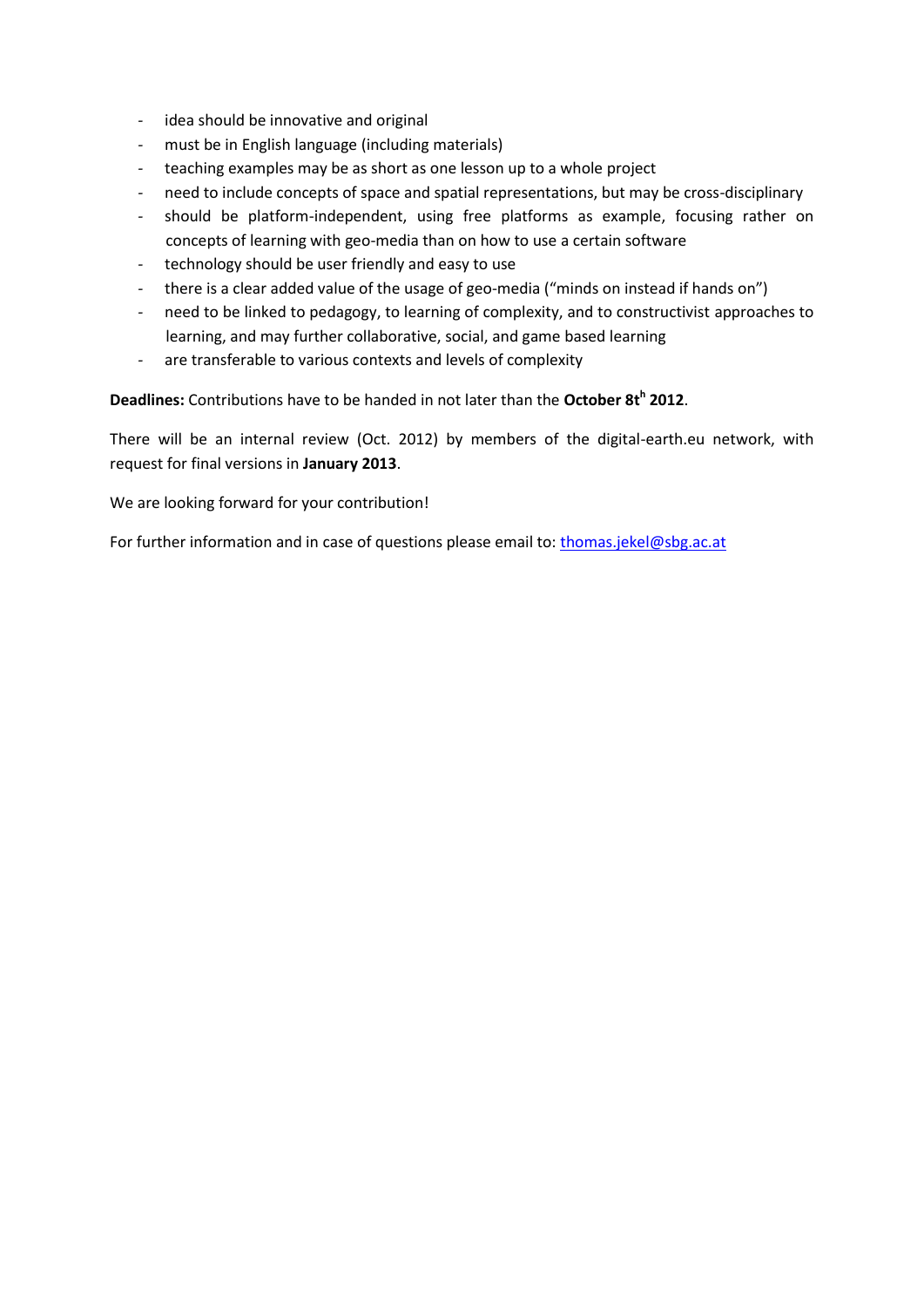

## **GLOSSARY**

This glossary has been developed by the digital-earth.eu COMENIUS network (2010-2013) in order to clarify terms frequently used in the discussion of geo-media in school education. Definitions are hold short and simple with the goal to meet teachers', teacher educators' and trainers' needs.

### **Digital earth**

Digital earth was defined in 1998 by Al Gore as "[...] a concept [...] describing a virtual representation of the Earth that is spatially referenced and interconnected with the world's digital knowledge archives"

### **Digital earth tools**

Tools which allow to access and share geo-information. These are all sorts of geo-media or GIS software.

#### **Geodata**

Geodata is data including spatial aspects and components stored in a table or a database. Due to the spatial components the data can be georeferenced to a location on earth. Geodata is a resource for geoinformation.

#### **Geoinformation**

Abbreviation for geographic information. This can be data, text, images, videos etc. with a spatial component (location). Geoinformation is created by manipulating geodata and can be stored in a geo-database. Often, geoinformation and geodata are used synonymously.

#### **Geo-media**

Abbreviation for geographic media. Any form of media that incorporates or portrays geographical (location-based) information. This includes for example news, multimedia, telecommunications and social networks.

#### **Georeferenced**